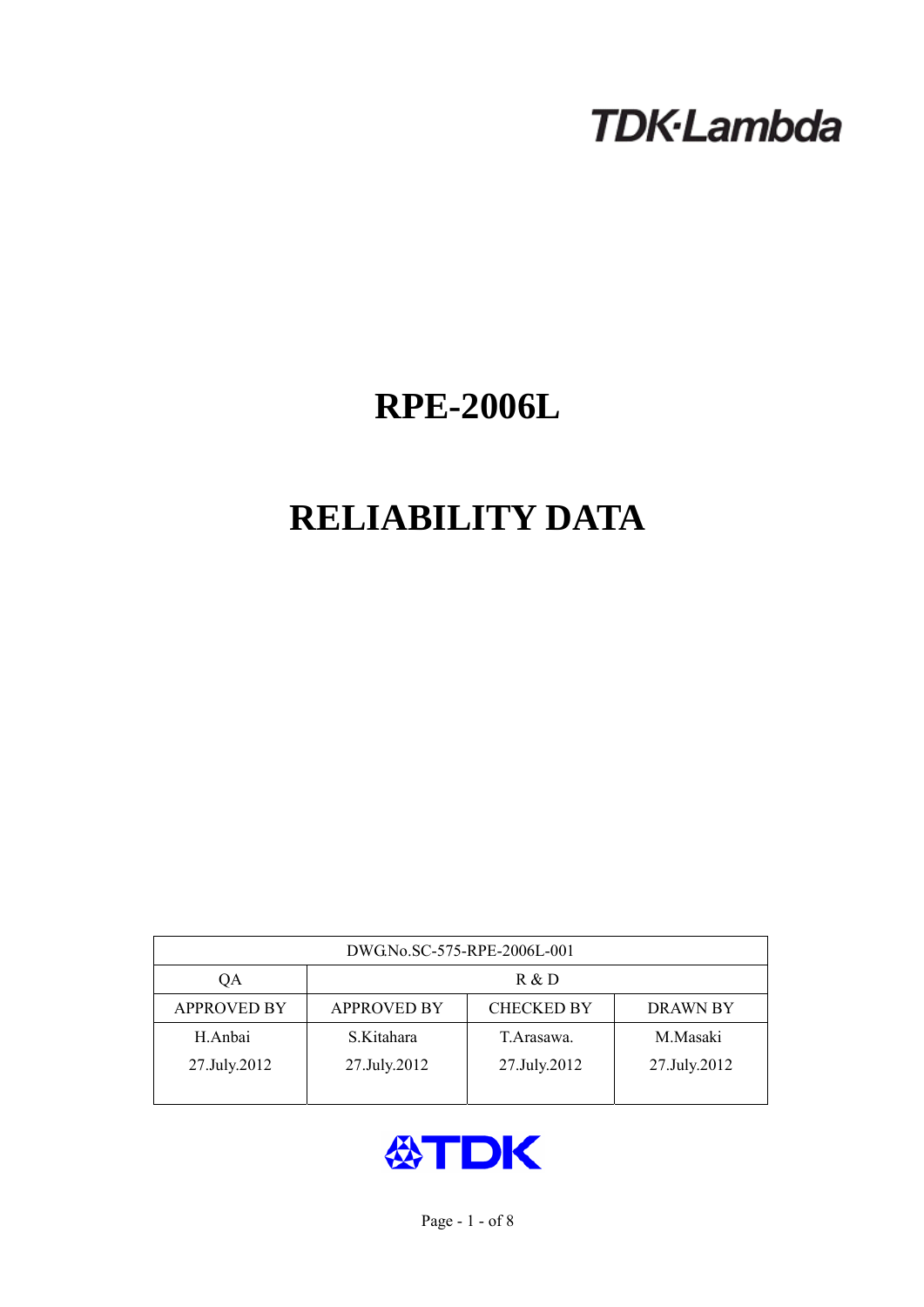## INDEX

|                                     | Page   |
|-------------------------------------|--------|
| 1. Calculated Values of MTBF        | Page-3 |
| 2. Vibration Test                   | Page-4 |
| 3. Heat Cycle Test                  | Page-5 |
| 4. Humidity Test                    | Page-6 |
| 5. High Temperature Resistance Test | Page-7 |
| 6. Low Temperature Storage Test     | Page-8 |
|                                     |        |

The following data are typical values. As all units have nearly the same characteristics, the data to be considered as ability values.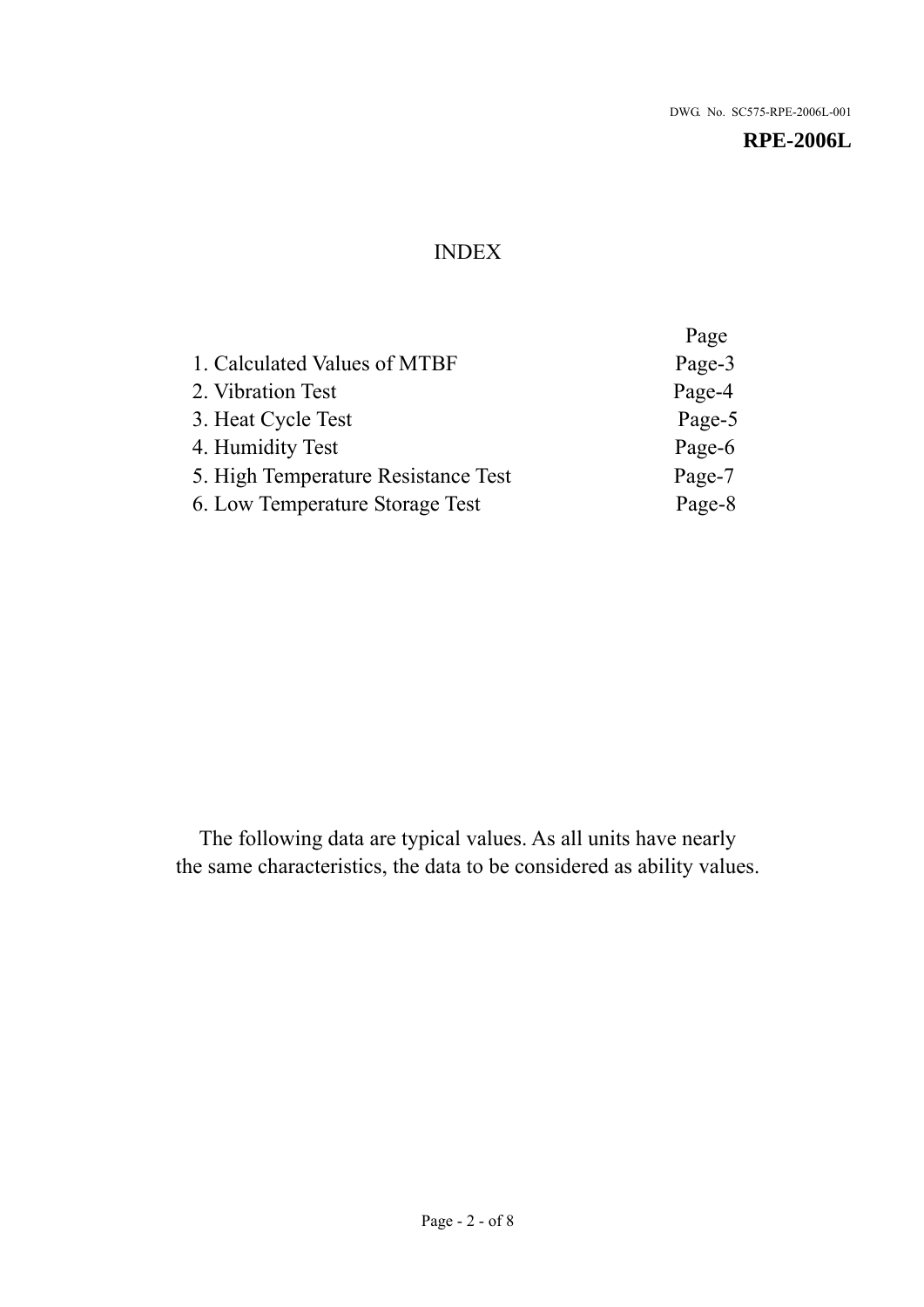1. Calculated Values of MTBF

MODEL:RPE-2006L

(1)Calculating Method

Calculated Based on parts stress Reliability projection of MIL-HDBK-217F NOTICE2.

Individual failure rates  $\lambda$  G is given to each part and MTBF is

Calculated by the count of each part.

$$
MIBF = \frac{1}{\lambda_{\text{expap}}} = \frac{1}{\sum_{i=1}^{n} N_i (\lambda_{\text{G}} \pi_Q)_i} \times 10^6 \text{ (hours)}
$$

| $\lambda$ equip | : Total equipment failure rate (Failure / 106 Hours)            |
|-----------------|-----------------------------------------------------------------|
| $\lambda$ G     | : Generic failure rate for the <i>i</i> th generic part         |
|                 | (Failure/ 106 Hours)                                            |
| Ni              | : Quantity of i th generic part                                 |
| N               | : Number of different generic part categories                   |
| $\pi Q$         | : Generic quality factor for the i th generic part( $\pi Q=1$ ) |

## (2)MTBF Values

GF: Ground, Fixed

## $MTBF = 46,253,469$  (Hours)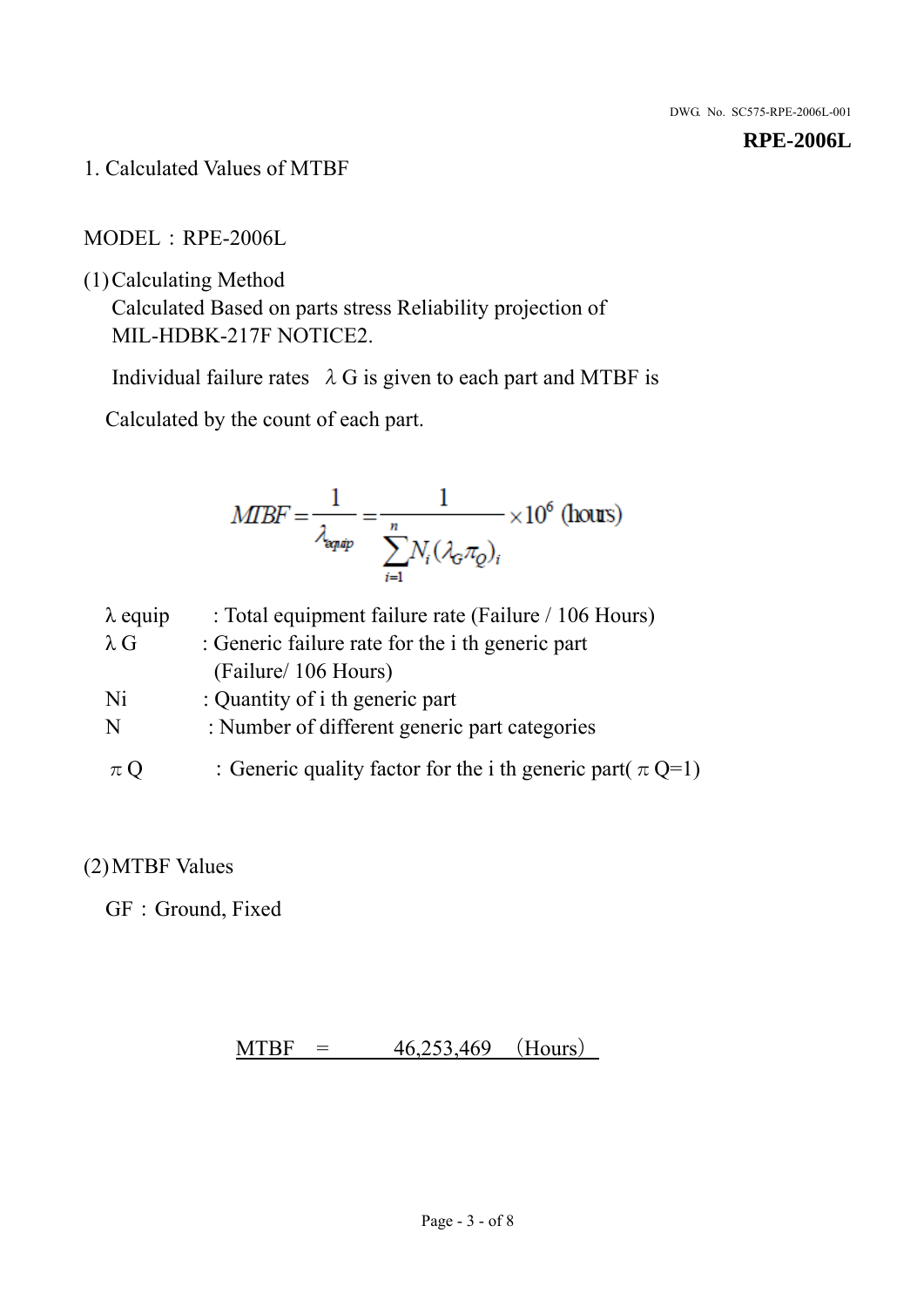#### 2. Vibration Test

## MODEL: RPE-2006L (Representation Product : RPE-2010R)

- (1)Vibration Test Class Frequency Variable Endurance Test
- (2)Equipment Used Controller VS-1000-6, Vibrator 905-FN (IMV CORP.)
- (3)The Number of D.U.T (Device Under Test) 6 units
- (4) Test Conditions Frequency : 10~55Hz Amplitude : 1.5mm,Sweep for 1 min. Dimension and times : X,Y and Z Directions for 2 hours each.
- (5)The Method Fix the D.U.T on the fitting-stage
- (6)Test Results PASS

| Check item                        | Spec.                                |                   | <b>Before Test</b> | After Test      |
|-----------------------------------|--------------------------------------|-------------------|--------------------|-----------------|
| Attenuation(dB)                   | Differential Mode: 25dB min.         |                   | 38.78              | 38.55           |
|                                   |                                      | 30 MHz            | 53.11              | 52.66           |
|                                   | Common Mode: 25dB min.               | 5 MHz             | 36.35              | 36.07           |
|                                   |                                      | 20 MHz            | 63.21              | 62.52           |
| Leakage Current (mA)              | $0.5mA$ max. $(250V, 60Hz)$          | Line1             | 0.24               | 0.24            |
|                                   |                                      | Line <sub>2</sub> | 0.24               | 0.24            |
| DC Resistance (m $\Omega$ )       | $m\Omega$<br>30<br>max.              |                   | 9.37               | 9.35            |
| <b>Test Voltage</b>               | $L-L$ : 1768Vdc 60sec.               |                   | <b>OK</b>          | <b>OK</b>       |
|                                   | $L-E$ : 1500Vdc 60sec.               |                   |                    |                 |
| Isolation Resistance( $M\Omega$ ) | 100<br>$M\Omega$ min.(500Vdc 60sec.) |                   | $6.04 \times E5$   | $5.76\times E5$ |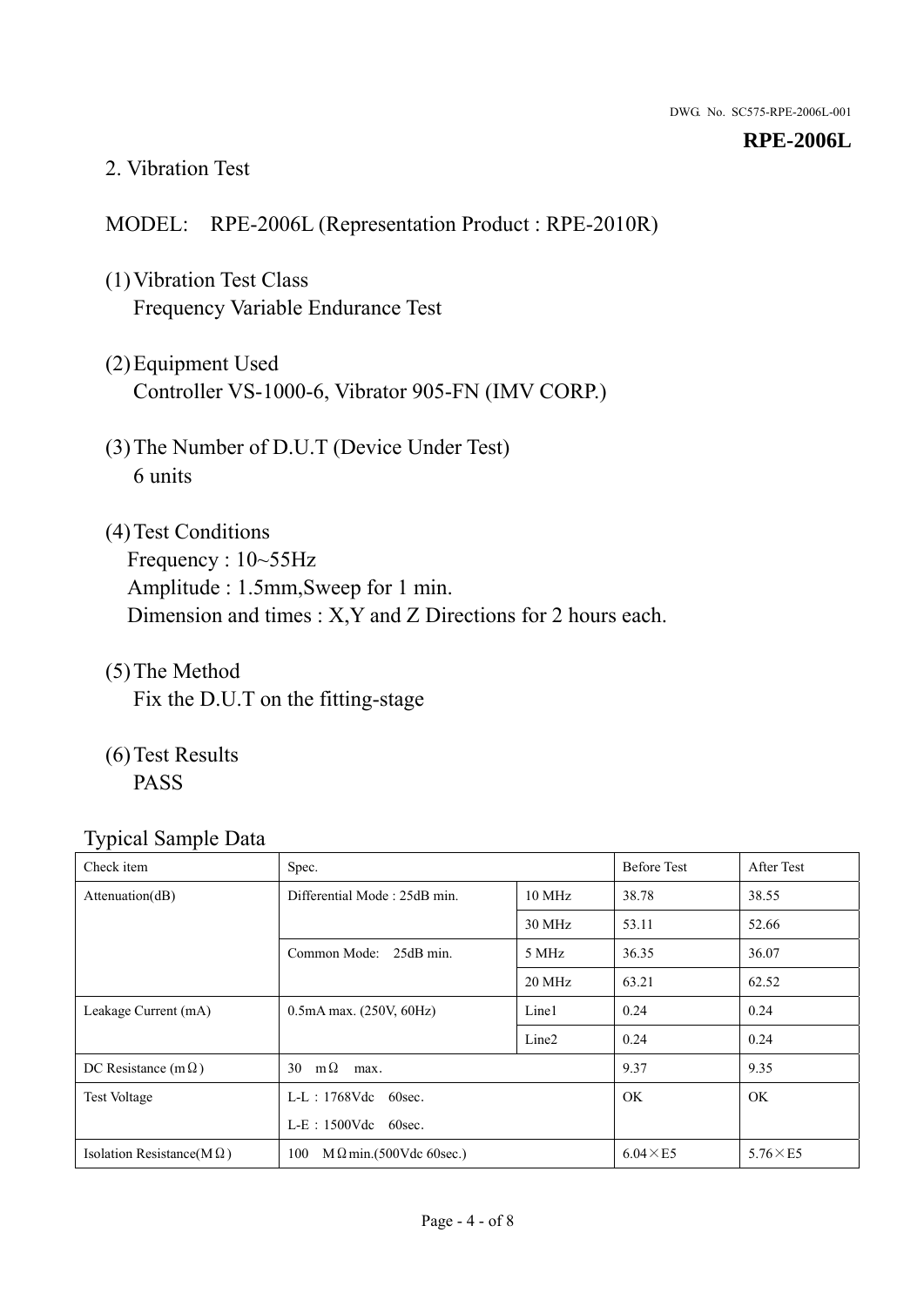## 3. Heat Cycle Test

## MODEL: RPE-2006L (Representation Product : RPE-2010R)

## (1)Equipment Used TEMPERATURE CHAMBER TSA-71H-W (ESPEC CORP.)

- (2)The Number of D.U.T (Device Under Test) 6 units
- 1 cycle (3)Test Conditions 30<sub>min</sub>  $+85^{\circ}$ C 3min. Ambient Temperature : -25~+85℃ Test Cycles: 100 cycles  $-25^{\circ}$ C 30min.

(4)The Method

Before the test check if there is no abnormal characteristics and put the D.U.T in the testing chamber. Then test it in the above cycles, After the test is completed leave it for 1 hour at room temperature and check it if there is no abnormal each characteristics.

### (5)Test Results PASS

| ┙┸<br>$\mathbf{I}$<br>Check item  | Spec.                                  |                   | <b>Before Test</b> | After Test      |
|-----------------------------------|----------------------------------------|-------------------|--------------------|-----------------|
| Attention(dB)                     | Differential Mode: 25dB min.<br>10 MHz |                   | 38.82              | 38.66           |
|                                   |                                        | 30 MHz            | 53.20              | 52.99           |
|                                   | Common Mode: 25dB min.                 | 5MHz              | 36.34              | 35.99           |
|                                   |                                        | 20 MHz            | 60.39              | 60.47           |
| Leakage Current (mA)              | $0/5$ mA max. (250V, 60Hz)             | Line1             | 0.24               | 0.24            |
|                                   |                                        | Line <sub>2</sub> | 0.24               | 0.24            |
| DC Resistance (m $\Omega$ )       | $m\Omega$<br>30<br>max.                |                   | 9.30               | 9.30            |
| <b>Test Voltage</b>               | $L-L$ : 1768Vdc 60sec.                 |                   | OK.                | OK.             |
|                                   | $L-E$ : 1500Vdc 60sec.                 |                   |                    |                 |
| Isolation Resistance(M $\Omega$ ) | 100<br>$M\Omega$ min.(500Vdc 60sec.)   |                   | $5.32\times E5$    | $5.17\times E5$ |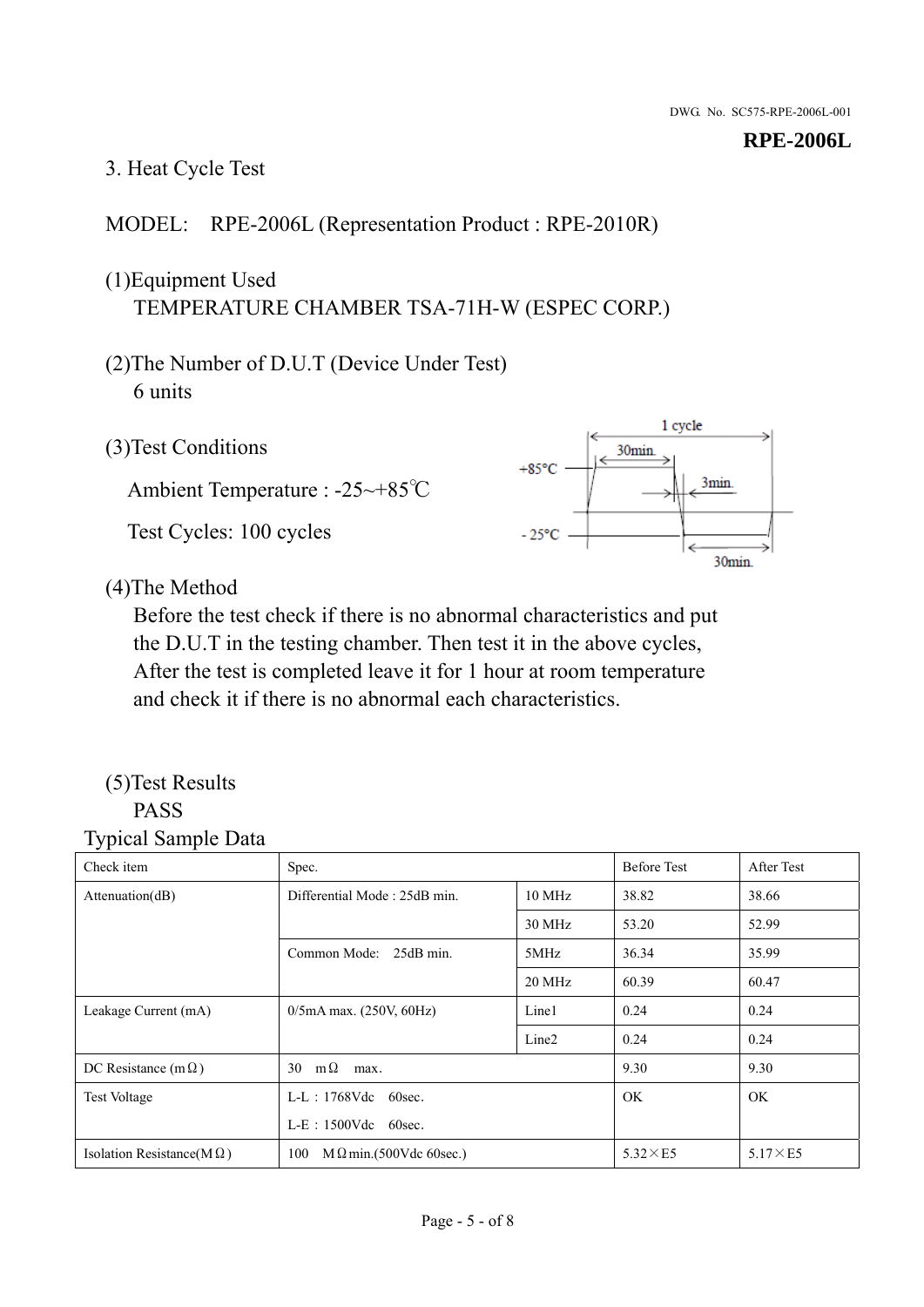## 4. Humidity Test

## MODEL: RPE-2006L (Representation Product : RPE-2010R)

## (1)Equipment Used TEMP. & HUMID. CHAMBER PR-4KT (ESPEC CORP.)

- (2)The Number of D.U.T (Device Under Test) 6 units
- (3)Test Conditions

Ambient Temperature : +40℃

Test Times: 500 hours Ambient Humidity: 90~95%RH No Dewdrop

## (4)The Method

Before the test check if there is no abnormal characteristics and put the D.U.T in the testing chamber. Then test it in the above conditions. After the test is completed leave it for 1 hour at room temperature and check it if there is no abnormal each characteristics.

## (5)Test Results

## PASS

| ັ່<br>л.<br>Check item            | Spec.                                  |                   | <b>Before Test</b> | After Test      |
|-----------------------------------|----------------------------------------|-------------------|--------------------|-----------------|
| Attenuation(dB)                   | Differential Mode: 25dB min.<br>10 MHz |                   | 39.49              | 39.52           |
|                                   |                                        | 30 MHz            | 52.90              | 53.08           |
|                                   | Common Mode: 25dB min.                 | 5Hz               | 36.58              | 36.81           |
|                                   |                                        | 20 MHz            | 61.90              | 61.53           |
| Leakage Current (mA)              | $0.5mA$ max. $(250V, 60Hz)$            | Line1             | 0.25               | 0.25            |
|                                   |                                        | Line <sub>2</sub> | 0.24               | 0.24            |
| DC Resistance (m $\Omega$ )       | $30m\Omega$<br>max.                    |                   | 9.18               | 9.10            |
| <b>Test Voltage</b>               | $L-L$ : 1768Vdc 60sec.                 |                   | OK.                | OK.             |
|                                   | $L-E$ : 1500Vdc 60sec.                 |                   |                    |                 |
| Isolation Resistance(M $\Omega$ ) | $M \Omega$ min.(500Vdc 60sec.)<br>100  |                   | $5.66\times E5$    | $5.75\times E5$ |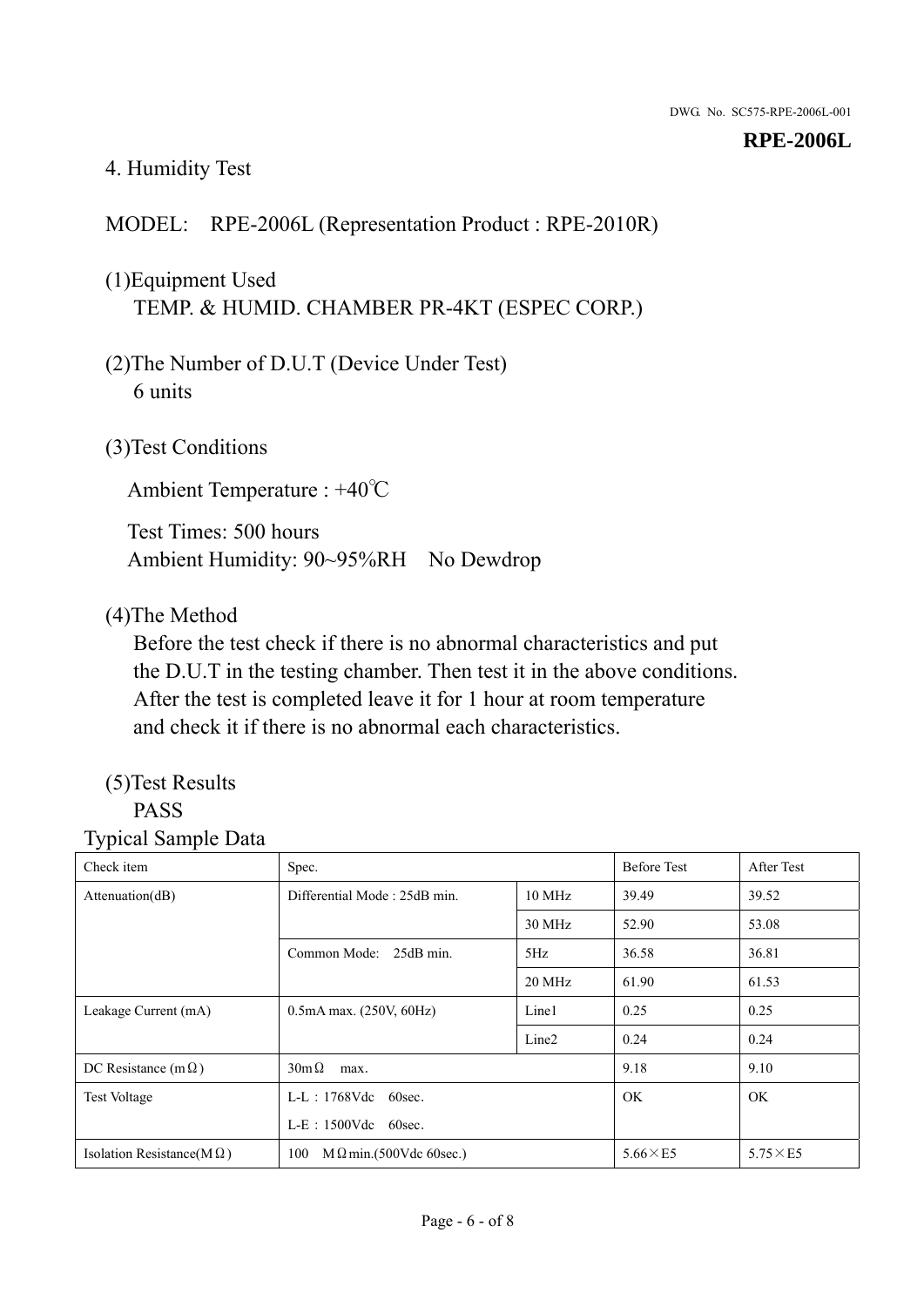### 5. High Temperature Resistance Test

### MODEL: RPE-2006L (Representation Product : RPE-2010R)

## (1)Equipment Used TEMPERATURE CHAMBER PHH-300 (ESPEC CORP.)

- (2)The Number of D.U.T (Device Under Test) 6 units
- (3)Test Conditions

Ambient Temperature : +55℃

Test Times: 500 hours Operating: DC 10A

#### (4)The Method

Before the test check if there is no abnormal characteristics and put the D.U.T in the testing chamber. Then test it in the above conditions. After the test is completed leave it for 1 hour at room temperature and check it if there is no abnormal each characteristics.

## (5)Test Results

## PASS

| ັ່<br>л.<br>Check item            | Spec.                                  |                   | <b>Before Test</b> | After Test      |
|-----------------------------------|----------------------------------------|-------------------|--------------------|-----------------|
| Attenuation(dB)                   | Differential Mode: 25dB min.<br>10 MHz |                   | 39.38              | 39.08           |
|                                   |                                        | 30 MHz            | 53.52              | 53.99           |
|                                   | Common Mode: 25dB min.                 | 5MHz              | 36.41              | 36.48           |
|                                   |                                        | 20 MHz            | 61.94              | 61.26           |
| Leakage Current (mA)              | $0.5mA$ max. $(250V, 60Hz)$            | Line1             | 0.24               | 0.24            |
|                                   |                                        | Line <sub>2</sub> | 0.24               | 0.24            |
| DC Resistance (m $\Omega$ )       | $30m\Omega$<br>max.                    |                   | 9.35               | 9.20            |
| <b>Test Voltage</b>               | $L-L$ : 1768Vdc 60sec.                 |                   | OK.                | OK.             |
|                                   | L-E: 1500Vdc 60sec.                    |                   |                    |                 |
| Isolation Resistance(M $\Omega$ ) | $M \Omega$ min.(500Vdc 60sec.)<br>100  |                   | $5.45\times E5$    | $5.33\times E5$ |